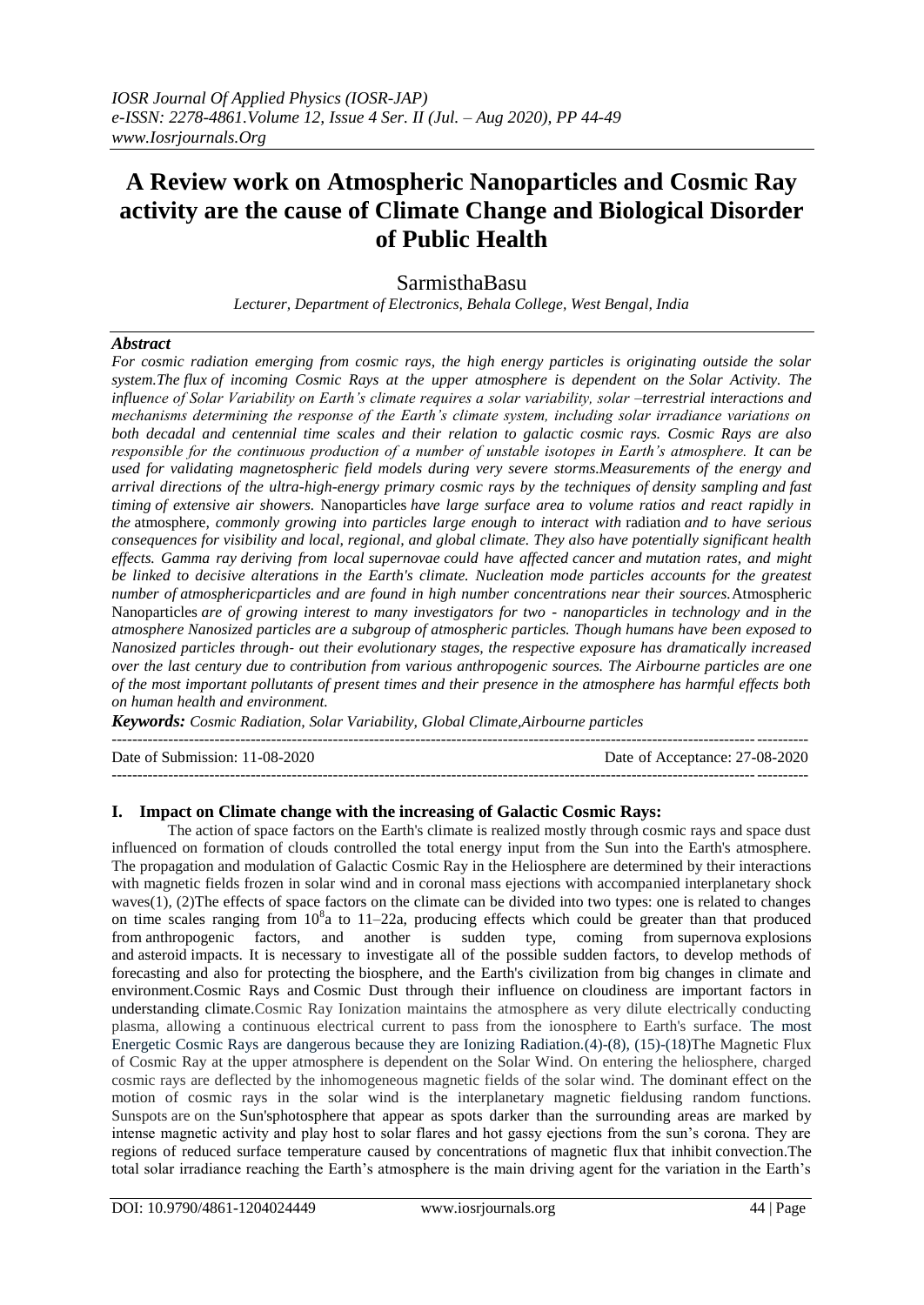climate. The effect of cosmic rays on climate could be in three ways: (a) through changes in the concentration of cloud condensation nuclei, (b) thunderstorm electrification and (c) ice formation in cyclones. (9)-(14)The concentration of cloud condensation nuclei depends on the light ions produced during cosmic ray ionization, based on a laboratory experiment in which a gas mixture equivalent to chemical composition of the lower atmosphere was subjected to UV light and cosmic rays, reported that the released electrons promoted fast and efficient formation of ultrafine aerosol particles which may grow to become cloud condensation nuclei. The [flux](https://en.wikipedia.org/wiki/Flux) of incoming Cosmic Rays at the upper atmosphere is dependent on the [Solar Wind,](https://en.wikipedia.org/wiki/Solar_wind) the [Earth's](https://en.wikipedia.org/wiki/Earth%27s_magnetic_field)  [magnetic field,](https://en.wikipedia.org/wiki/Earth%27s_magnetic_field) and the energy of the cosmic rays. For cosmic radiation high energy particles originating outside a solar system. Cosmic rays are also responsible for the continuous production of a number of unstable isotopes in Earth's atmosphere. Cosmic rays can be used for validating magnetospheric field models during very severe storms. Cosmic rays are [high-energy radiation,](https://en.wikipedia.org/wiki/Ionizing_radiation) mainly originating outside the [Solar System.](https://en.wikipedia.org/wiki/Solar_System) [Solar energetic](https://en.wikipedia.org/wiki/Solar_energetic_particles)  [particles](https://en.wikipedia.org/wiki/Solar_energetic_particles) and high-energy particles emitted by the sun. Measurements of the energy and arrival directions of the ultra-high-energy primary cosmic rays by the techniques of density sampling and fast timing of extensive air showers. When cosmic rays enter the [Earth's atmosphere](https://en.wikipedia.org/wiki/Earth%27s_atmosphere) they collide with [atoms](https://en.wikipedia.org/wiki/Atom) and [molecules,](https://en.wikipedia.org/wiki/Molecule) mainly oxygen and nitrogen.

### **II. Impact on Climate change with the increasing of Atmospheric Nanoparticles:**

Depending on their compositions and sizes of the atmospheric nanoparticles influence global climate through both warming andcooling effects. Nanoparticles readily coagulate with largerparticles, increasing their sizes and changing their properties,at which point they seriously affect optical propertiesand thus climate. The influence of aerosol particles on climate recognizing thatthe major players are particles that have grown from the nanoparticle range. However, since the nanoparticles are the major precursors to larger particles that interact with radiantenergy, nanoparticle influence on climate can be huge.The Aerosol particles themselves scatter andabsorb sunlight, as well as light reflected from the ground.When they scatter light, some part of the energy returnsto space, resulting in net cooling of Earth. The reverseoccurs when they absorb light, resulting in a warmingeffect like that produced by greenhouse gases. Throughtheir interaction with sunlight, aerosol particles contributedirectly to the planetary energy balance. This type of interactionis called the direct effect.If the particles are hydrophilic, and if growth is sufficientlyrapid to avoid loss by coagulation, they can also act as CCNand change the sizes, numbers, and lifetimes of cloud droplets,increasing the scattering of sunlight and resulting in a netcooling effect.(19), (20) The influence of particles on clouds is calledthe indirect effect and is one of the largest uncertainties inglobal climate models. Thus the aerosol hygroscopicityis an important issue for global climate modeling.The contributions of aerosol particles and gases to the global climate are measured by radiative forcing, which is "the rate of energy change per unit area of the globe asmeasured at the top of the atmosphere‖.Since aerosol particles counteractthe warming effects of greenhouse gases, knowledge of the types and abundances of aerosol particles is criticalfor understanding changes in the global climate.Sulfate aerosol particles are extremely abundant, and theyproduce a net cooling effect of -0.4 Wm-2. If soot particles (largest contributor to warming among aerosol particles) are coated withsulfate or organic compounds which is common in the ambient atmosphere,their radiative forcing increases to about 0.6 Wm-2. In such cases, their radiativeforcing is the second largest contributor to global warming.Climate system, atmospheric chemistry and even life on the Earth are dependent on Solar Radiation. (21)-(25) Approximately 30% of the incoming solar energy is reflectedback to space. The remaining 70% is absorbed by the surface–atmosphere system of the Earth.This energy heats the planet and the atmosphere. As the surface and the atmosphere becomewarm, they release the energy in form of infrared radiation. This process continues until theincoming solar energy and the outgoing heat radiation are in balance. This radiation energybalance provides a powerful constraint for the global average temperature of the planet. Atmospheric greenhouse gases and particles affect the climate by altering the incoming solar and outgoing thermalradiations. In other words changing the atmospheric abundance or properties of these gasesand particles can lead to a warming or cooling of the climate system. The influence of a factor that cause change of climate system are typically evaluated in terms of its radiativeforcing, which is an estimate of how the energy balance of the Earth-atmosphere system isinfluenced when the factor in question is altered. Atmospheric nanosized particles are the main precursors of larger particles. (26), (30)They promotetheir growth and modify the optical properties thus affecting the radiative propertiesof the atmosphere. It was generally believed that particles reflect sunlight back tospace before it reaches the surface, and thus contribute to a cooling of the surface. During time as the concentrations of particlesincreased their cooling effect has masked some ofthe greenhouse warming. This It was found that atmospheric particles may also enhance scattering and absorptionof solar radiation thus causing direct warm-up. Especially, carbonaceous particles are considered as one of the major contributors to global warming, if they are coated with sulphate or organic compoundstheir radiative forcing can increase up to about +0.6 W m-2. Indirectly nanoparticles can also cause a negative radiative forcing through changes in cloudformations and properties. They can act as cloud condensation nuclei and modifysize and number concentrations of cloud droplets. (27)-(29) In clean air, clouds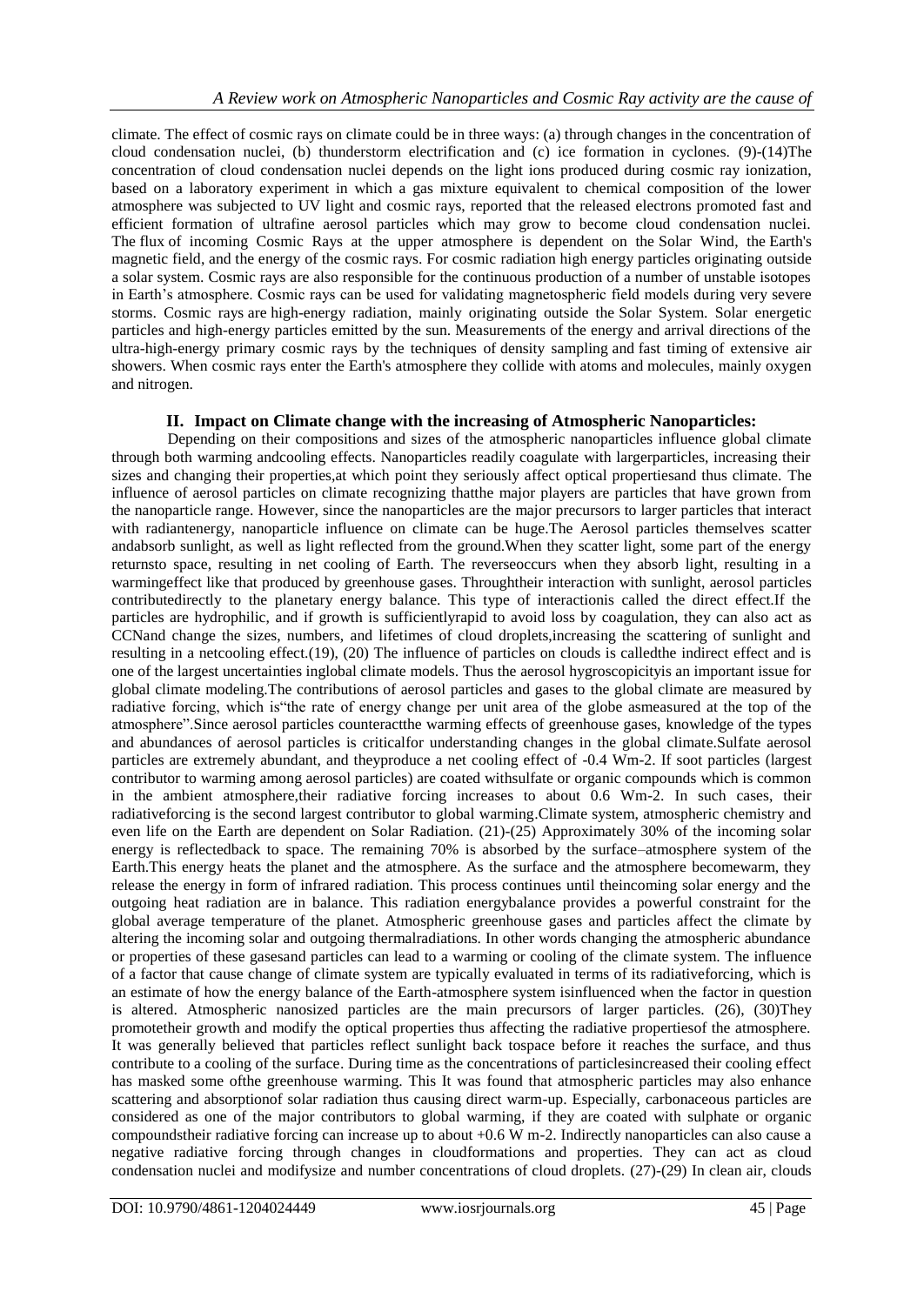are composed of a relativelysmall number of large droplets. As a consequence, the clouds are somewhat dark andtranslucent. In polluted air with high concentrations of particles watercan easily condense on the particles, creating a large number of small droplets. These cloudsare dense, very reflective, and bright white. Due to the decrease of the size of water dropletsthese clouds are less efficient at releasing precipitation. They cause large reductions in aamount of solar radiation reaching Earth's surface, a corresponding increase in atmosphericsolar heating, changes in atmospheric thermal structure, surface cooling, disruption of regionalcirculation systems such as the monsoons, suppression of rainfall, and less efficient removalof pollutants. In general the indirect effects of particles are onlypartially understood. The interactions between aerosol particles and clouds are complex and most instruments cannot measure aerosols within the clouds. Climatologists consider the role of clouds to be the largest single uncertainty inclimate prediction.The close relation between climate and air quality also reflects on the impacts of climate changeon air pollution levels. The particle pollution levels are strongly influenced by shiftsin the weather. While closely related, climate changeand air pollution have mostly been treated as separate problems. At the international level,various efforts have helped to reduce air pollution levels. The largest reductions have beenachieved for emissions of sulphur dioxide which decreased in Europe by 82% between 1990and 2010. The implementation of EU regulation limits setting levels of sulphurdioxide in urban areas and various political actions to control urban atmospheric emissionshave contributed to these reductions. In addition, significant reductions were also obtained for emissions of air pollutants thatare primarily responsible for formation of harmful ground-level ozone: non-methane volatileorganic compounds and nitrogen oxides. However,based on the future climate scenarios the IPCC still projected declining air quality in cities into the future as a result of climatechange. The climate change could havevarious negative impacts on national air quality levels that included both increases and decreasesin particle pollution. Thus in order to protect human health and environment,joined efforts to control air pollution and mitigate climate change have to be done infuture: air pollution abatement measures may help protect the regional and global climatewhilst taking certain climate change measures may yield additional benefits through improvedlocal and regional air quality.

#### **Impact on biological disorder of public health with the increasing of the Galactic Cosmic Rays:**

The galactic cosmic rays impact on biological disorder of public heath. It is the cause of health risks. Itoccurs cancer. It damages the central nervous system. It occurs the cataract problem. It is the risk of acute radiation sickness and also have hereditary effects.Health threating from different sides is the effect of galactic cosmic rays.The HP threats from cosmic rays is a danger posed by galactic cosmic rays and solar energetic particles to astronauts on interplanetary missions or any missions that venture through the Van-Anen Belts or outside a Earth's magnetosphere.It signifanclty risk for cancer.Increased life time risk of fatal cancer because of occupational exposure to ionizing radiation is 1 in 4200 for 6m Sv/ year effective dose.The potential acute and chronic health effects of space radiation as with other ionizing radiation exposures, involve both direct damage to DNA, indirect effects due toi generation of reactive oxygen species and changes to a biochemistry of cells and tissues which can alter gene transcription and a tissue microenvironment along with producing DNA mutations. Acute effects result from high radiation doses and these are most likely to occur after solar particle events. Likely chronic effects of space radiation exposure include both stochastic events such as radiation Carcinogenesis . The health threat depends on a flux, energy spectrum and nuclear composition of a radiation.(32)-(35)

#### **Impact on biological disorder of public health with the increasing ofthe Atmospheric Nanoparticles:**

Toxicity of nanoparticles is of increasing interest because of the rapid development and growth of nanotechnology. When nanoparticles are absorbed or ingested, their behavior differs from that of larger particles. They pose a particularly large health risk because they are likely to be more reactive and toxic than larger particles. Nanoparticles may be taken into the body through the skin, lung, and gastrointestinal tract. When inhaled, theydeposit on all regions of the respiratory tract by diffusion,with particles smaller than 20 nm having the highest depositionefficiency.(31) After nanoparticles deposit in the alveolarregion, only  $\sim$ 20% of them are removed, whereas 80% ofparticles larger than 500 nm are removed. In contrast to larger particles, nanoparticlestravel into the circulatory and lymphatic systems. Theirtoxicity depends on their surface areas and compositions,and surface atoms and molecules work as catalysts forchemical reactions. The smallest particles have the largest specific surface areas, making nanoparticles especially reactive.Thus, they potentially cause adverse effects such asoxidation stress, pulmonary inflammation, and cardiovascularevents like heart attacks and cardiac-rhythm disturbance. Due to intensive research, there is an emerging evidence that exposure to nanoparticles mayadversely affect human health.(36)-(38)The nanoparticles enter human bodythrough the skin, lung and gastrointestinal tract. When they are inhaled, theirbehavior differs from coarse particles. Their small size allows them to be breathed deeply intothe lungs where they are able to penetrate alveolar epithelium and enter the pulmonary interstitiumand vascular space to be absorbed directly into the blood stream.They may also translocate within the body to the central nerve system, the brain, intothe systemic circulation and to organs like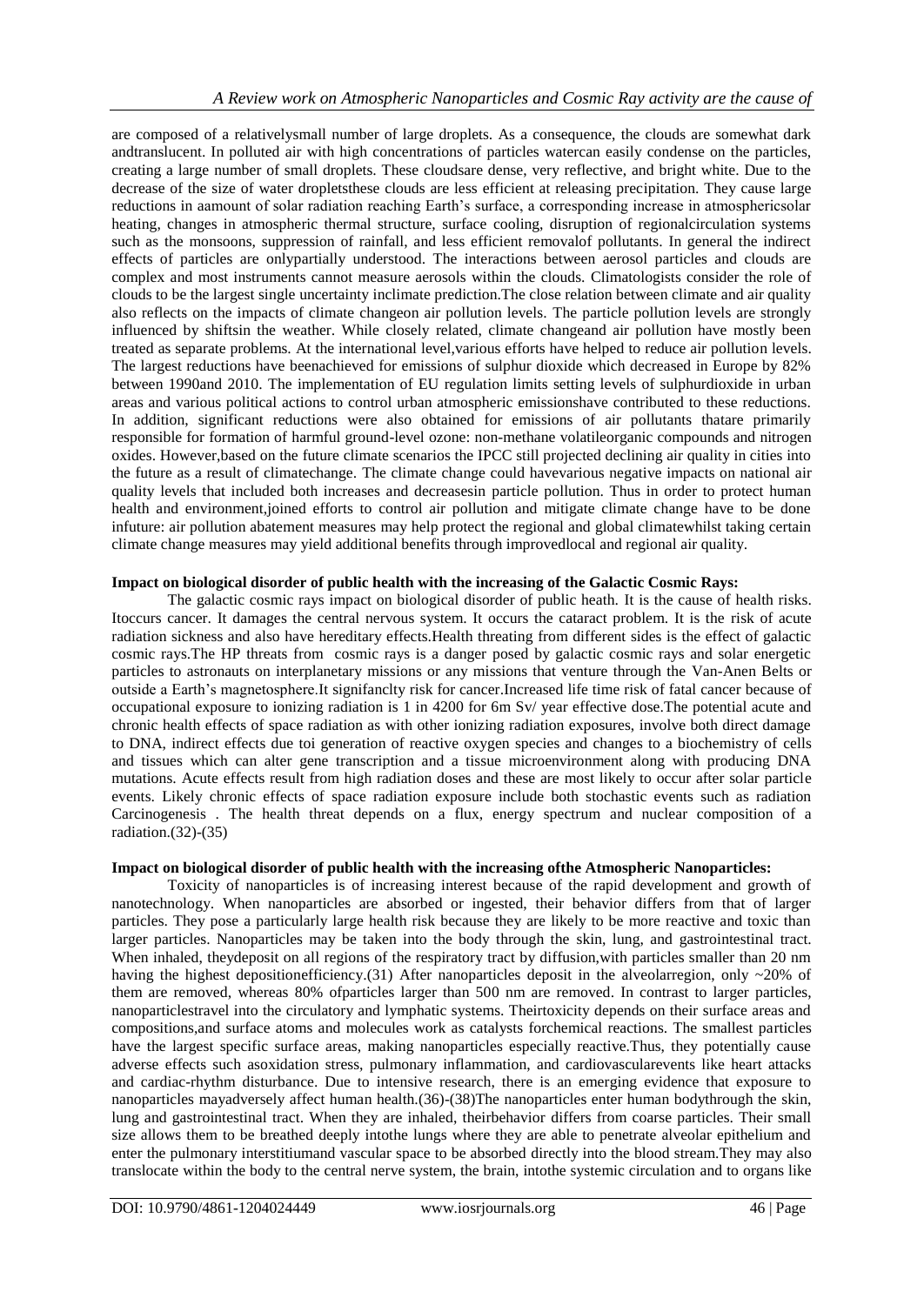the liver. (39)- (42)They aremore reactive and toxic due to the larger surface areas, leading to detrimental health effectssuch as oxidation stress, pulmonary inflammation and cardiovascular events.Though the toxicological studies have provided evidence of the toxicity of nanoparticles, epidemiologicalevidence of the health effects is limited.Unlike for coarse and fine particles there are relativelyfew epidemiological studies on the health effects of atmospheric nanoparticles. The first conducted studies on atmospheric nanoparticles have been panel studies, which generally showedassociations between short-term exposure to nanosized particles and occurrence of acute respiratorysymptoms and lung function. Some of these studies have suggested that nanoparticles might be even morestrongly associated with adverse respiratory outcomes than fine particles whereas other studies found similar associations in health outcomes ofnano and fine particles.(43)-(48)



Although lungs are the primary target of nanoparictiles, the cardiovascular detrimental consequencesdue exposure to nanoparticles have been also observed in some epidemiologicalstudies study investigated the health effects of nanoparticles in three European cities, wheredaily number concentrations levels of nanoparticles in air were similar. (49)-(50)

#### **III. Conclusion:**

Atmospheric Nanoparticles are of growing interest to many investigators for two - nano particles in technology and in the atmosphere Nanosized particles are a subgroup of atmospheric particles. Though humans have been exposed to Nanosized particles through- out their evolutionary stages, the respective exposure has dramatically increased over the last century due to contribution from various anthropogenic sources. The Airbourne particles are one of the most important pollutants of present times and their presence in the atmosphere has harmful effects both on human health and environment.Cosmic Ray Ionization maintains the atmosphere as very dilute electrically conducting plasma, allowing a continuous electrical current to pass from the ionosphere to Earth's surface.The influence of a factor that cause change of climate system are typically evaluated in terms of its radiativeforcing, which is an estimate of how the energy balance of the Earthatmosphere system isinfluenced when the factor in question is altered. Atmospheric nanosized particles are the main precursors of larger particles.The potential acute and chronic health effects of space radiation as with other ionizing radiation exposures, involve both direct damage to DNA, indirect effects due toi generation of reactive oxygen species and changes to a biochemistry of cells and tissues which can alter gene transcription and a tissue microenvironment along with producing DNA mutations.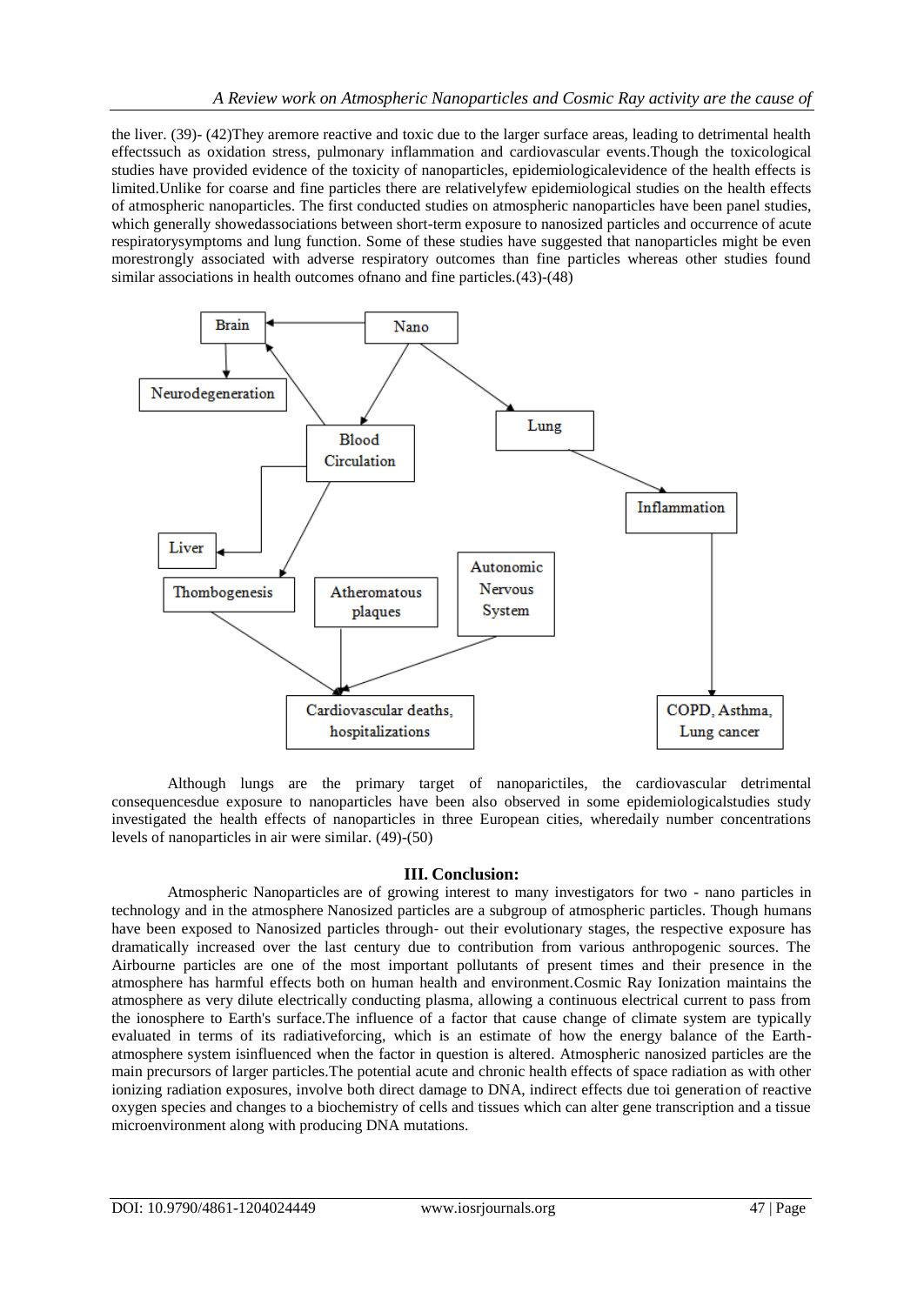#### **References:**

- [1]. Cosmic rays and space weather: effects on global climate change, L. I. Dorman , Received: 01 Feb 2011 Revised: 12 Sep 2011 Accepted: 09 Oct 2011 – Published: 04 Jan 2012
- [2]. ["Solar Forcing of Climate".](https://web.archive.org/web/20050315081547/http:/www.grida.no/climate/ipcc_tar/wg1/244.htm) Climate Change 2001: Working Group I: The Scientific Basis. Archived from [the original](http://www.grida.no/climate/ipcc_tar/wg1/244.htm) on 15 March 2005. Retrieved 10 March 2005.
- [3]. Hapgood, Mike. ["Space Weather: Its impact on Earth and implications for business".](http://www.lloyds.com/~/media/Lloyds/Reports/360/360%20Space%20Weather/7311_Lloyds_360_Space%20Weather_03.pdf) Lloyd's 360 Risk Insight. Lloyd's [of London.](https://en.wikipedia.org/wiki/Lloyd%27s_of_London)  Retrieved 24 June 2013.
- [4]. Jorgensen, T. S., and A. W. Hansen (2000), Comments on "Variation of cosmic ray flux and global cloud coverages" by H. Svensmark and E. Friis‐Christensen, J. Atmos. Sol. Terr. Phys., 62(1), 73–77.
- [5]. Laken, B., and J. Calogovic (2013), Composite analysis with Monte Carlo method: An example with cosmic rays and clouds, J. Space Weather Space Clim., 3, A29, do[i:10.1051/swsc/2013051,](https://doi.org/10.1051/swsc/2013051) in press.
- [6]. Meehl, G. A., J. M. Arblaster, K. Matthes, F. Sassi, and H. van Loon (2009), Amplifying the pacific climate system response to a small 11‐year solar cycle forcing, Science, 325(5944), 1114–1118, doi[:10.1126/Science.1172872.](https://doi.org/10.1126/Science.1172872)
- [7]. Pudovkin, M., and S. Veretenenko (1995), Cloudiness decreases associated with Forbush‐decreases of galactic cosmic rays, J. Atmos. Terr. Phys., 57(11), 1349–1355.
- [8]. Sloan, T., and A. W. Wolfendale (2008), Testing the proposed causal link between cosmic rays and cloud cover. Environ. Res. Lett., 3(2), 024001.
- [9]. Solar activity, cosmic rays, and Earth's temperature: A millennium‐scale compariso[nI. G. Usoskin](https://agupubs.onlinelibrary.wiley.com/action/doSearch?ContribAuthorStored=Usoskin%2C+I+G) [M. Schüssler](https://agupubs.onlinelibrary.wiley.com/action/doSearch?ContribAuthorStored=Sch%C3%BCssler%2C+M) [S. K. Solanki](https://agupubs.onlinelibrary.wiley.com/action/doSearch?ContribAuthorStored=Solanki%2C+S+K) [K.](https://agupubs.onlinelibrary.wiley.com/action/doSearch?ContribAuthorStored=Mursula%2C+K)  [Mursula](https://agupubs.onlinelibrary.wiley.com/action/doSearch?ContribAuthorStored=Mursula%2C+K)
- [10]. ["Space Weather: A Research Perspective | The National Academies Press".](http://www.nap.edu/catalog.php?record_id=12272) www.nap.edu. National Academy of Science. 1997. Retrieved 2015-07-24.
- [11]. Bazilevskaya, G. A., et al. (2008), Cosmic ray induced ion production in the atmosphere, Space Sci. Rev., 137(1‐ 4), 149–173.
- [12]. ["The Detection of Cosmic Rays".](https://web.archive.org/web/20130305045916/http:/www.lanl.gov/milagro/detecting.shtml) Milagro Gamma-Ray Observatory. Los Alamos National Laboratory. 3 April 2002. Archived from [the original](http://www.lanl.gov/milagro/detecting.shtml) on 5 March 2013. Retrieved 22 February 2013.
- [13]. Morison, Ian (2008). Introduction to Astronomy and Cosmology. John Wiley & Sons. p. 198. [ISBN](https://en.wikipedia.org/wiki/International_Standard_Book_Number) [978-0-470-03333-3.](https://en.wikipedia.org/wiki/Special:BookSources/978-0-470-03333-3)
- [14]. Science: Evidence Shows That Cosmic Rays Come From Exploding Stars 13 February 2013 Ginger Pinholster [15]. Cosmic ray acceleration via magnetic reconnection of magnetic islands/flux-ropesAnil Raghav, Zubair Shaikh
- [15]. Cosmic ray acceleration via magnetic reconnection of magnetic islands/flux-rope[sAnil Raghav,](https://arxiv.org/search/physics?searchtype=author&query=Raghav%2C+A) [Zubair Shaikh\(](https://arxiv.org/search/physics?searchtype=author&query=Shaikh%2C+Z)Submitted on 30 Oct 2016 [\(v1\)](https://arxiv.org/abs/1610.09628v1), last revised 17 Nov 2016 (this version, v2))
- [16]. Cosmic rays and space weather: effects on global climate change,L. I. Dorman , Received: 01 Feb 2011 Revised: 12 Sep 2011 Accepted: 09 Oct 2011 – Published: 04 Jan 2012
- [17]. Arruda, L., Barao, F., & Pereira, R. 2008, ArXiv:0801.3243 ˜ Asakimori, K., Burnett, T. H., Cherry, M. L., et al. 1998, ApJ, 502, 278 Asaoka, Y., Shikaze, Y., Abe, K., et al. 2002, Physical Review Letters, 88, 051101 Auger, P., Ehrenfest, P., Maze, R., Daudin, J., & Freon, R. A. 1939, Reviews of ´ Modern Physics, 11, 288 Ave, M., Boyle, P. J., Gahbauer, F., et al. 2008, ApJ, 678, 262
- [18]. ["Detecting cosmic rays from a galaxy far, far away".](https://www.sciencedaily.com/releases/2017/09/170921141257.htm) Science Daily. 21 September 2017. Retrieved 26 December 2017
- 
- [19]. Cosmic Rays, Clouds, and Climate K. S. Carsla[w1,](http://science.sciencemag.org/content/298/5599/1732.full#aff-1) R. G. Harriso[n2,](http://science.sciencemag.org/content/298/5599/1732.full#aff-2) J. Kirkb[y3,S](http://science.sciencemag.org/content/298/5599/1732.full#aff-3)cience 29 Nov 2002 [20]. Cosmic Rays and the Sunspot Cycle: A Large Cosmic-Ray Decrease accompanying the Solar Maximum of 1957[,J. R.](https://www.nature.com/articles/1811317a0#auth-1)  [WINCKLER](https://www.nature.com/articles/1811317a0#auth-1) & [L. PETERSONN](https://www.nature.com/articles/1811317a0#auth-2)ature volume181, pages1317–1319 (10 May 1958) |
- [21]. Weart, Spencer (2006). Weart, Spencer, ed. ["The Discovery of Global Warming—Changing Sun, Changing Climate?".](http://www.aip.org/history/climate/solar.htm) [American](https://en.wikipedia.org/wiki/American_Institute_of_Physics)  [Institute of](https://en.wikipedia.org/wiki/American_Institute_of_Physics) Physics. Retrieved 2007-04-14.
- [22]. ["Space Weather: A Research Perspective | The National Academies Press".](http://www.nap.edu/catalog.php?record_id=12272) www.nap.edu. National Academy of Science. 1997. Retrieved 2015-07-24. Space weather describes the conditions in space that affect Earth and its technological systems. Our space weather is a consequence of the behavior of the Sun, the nature of Earth's magnetic field, and our location in the solar system
- [23]. Bazilevskaya, G. A., et al. (2008), Cosmic ray induced ion production in the atmosphere, Space Sci. Rev., 137(1‐4), 149–173.
- [24]. Bond, G., B. Kromer, J. Beer, R. Muscheler, M. N. Evans, W. Showers, S. Hoffmann, R. Lotti‐Bond, I. Hajdas, and G. Bonani (2001), Persistent solar influence on North Atlantic climate during the Holocene, Science, 294(5549), 2130–2136.
- [25]. Calogovic, J., C. Albert, F. Arnold, J. Beer, L. Desorgher, and E. O. Flueckiger (2010), Sudden cosmic ray decreases: No change of global cloud cover, Geophys. Res. Lett., 37, L03802, doi[:10.1029/2009gl041327.](https://doi.org/10.1029/2009gl041327)
- [26]. Chatfield, C. (1996), The Analysis of Time Series: An Introduction, 5th ed., pp. 21–25, Chapman and Hall, London.
- [27]. Damon, P. E., and P. Laut (2004), Pattern of strange errors plagues solar activity and terrestrial climate data, Eos Trans. AGU, 85(39), 370–374, doi[:10.1029/2004eo390005.](https://doi.org/10.1029/2004eo390005)
- [28]. Davies, R. (2013), Comparison of longwave and shortwave cloud effects on equilibrium surface temperature using a radiative-convective model and 12 years of MISR observations, in Radiation Processes in the Atmosphere and Ocean (IRS2012), AIP Conf. Proc., vol. 1531, pp. 720–723, AIP Publishing LLC, Berlin.
- [29]. Haigh, J. D. (1996), The impact of solar variability on climate, Science, 272(5264), 981–984.
- [30]. Hansen, J., R. Ruedy, M. Sato, and K. Lo (2010), Global surface temperature change, Rev. Geophys., 48, RG4004, do[i:10.1029/2010RG000345.](https://doi.org/10.1029/2010RG000345)
- [31]. Jorgensen, T. S., and A. W. Hansen (2000), Comments on " Variation of cosmic ray flux and global cloud coverage—A missing link in solar-climate relationships" by H. Svensmark and E. Friis-Christensen, J. Atmos. Sol. Terr. Phys., 62(1), 73–77.
- [32]. Kirkby, J. (2007), Cosmic rays and climate, Surv. Geophys., 28(5‐6), 333–375, doi[:10.1007/S10712](https://doi.org/10.1007/S10712-008-9030-6)‐008‐9030‐6.
- [33]. Kristjánsson, J. E., J. Kristiansen, and E. Kaas (2004), Solar activity, cosmic rays, clouds and climate—An update, Adv. Space Res., 34(2), 407–415, doi[:10.1016/j.asr.2003.02.040.](https://doi.org/10.1016/j.asr.2003.02.040)
- [34]. Kristjansson, J. E., C. W. Stjern, F. Stordal, A. M. Fjæraa, G. Myhre, and K. Jónasson (2008), Cosmic rays, cloud condensation nuclei and clouds—A reassessment using MODIS data, Atmos. Chem. Phys., 8(24), 7373–7387.
- [35]. Laken, B., E. Palle, J. Calogovic, and E. Dunne (2012), A cosmic ray–climate link and cloud observations, J. Space Weather Space Clim., 2, A18.
- [36]. Marsh, N., and H. Svensmark (2000), Cosmic rays, clouds, and climate, Space Sci. Rev., 94(1‐2), 215–230.
- [37]. Meehl, G. A., J. M. Arblaster, K. Matthes, F. Sassi, and H. van Loon (2009), Amplifying the pacific climate system response to a small 11‐year solar cycle forcing, Science, 325(5944), 1114–1118, doi[:10.1126/Science.1172872.](https://doi.org/10.1126/Science.1172872)
- [38]. Neff, U., S. J. Burns, A. Mangini, M. Mudelsee, D. Fleitmann, and A. Matter (2001), Strong coherence between solar variability and the monsoon in Oman between 9 and 6 kyr ago, Nature, 411(6835), 290–293
- [39]. Pallé, E., and C. J. Butler (2000), The influence of cosmic rays on terrestrial cloud and global warming, Astron. Geophys., 41, 4.18– 4.22.
- [40]. Pudovkin, M., and S. Veretenenko (1995), Cloudiness decreases associated with Forbush‐decreases of galactic cosmic rays, J. Atmos. Terr. Phys., 57(11), 1349–1355.